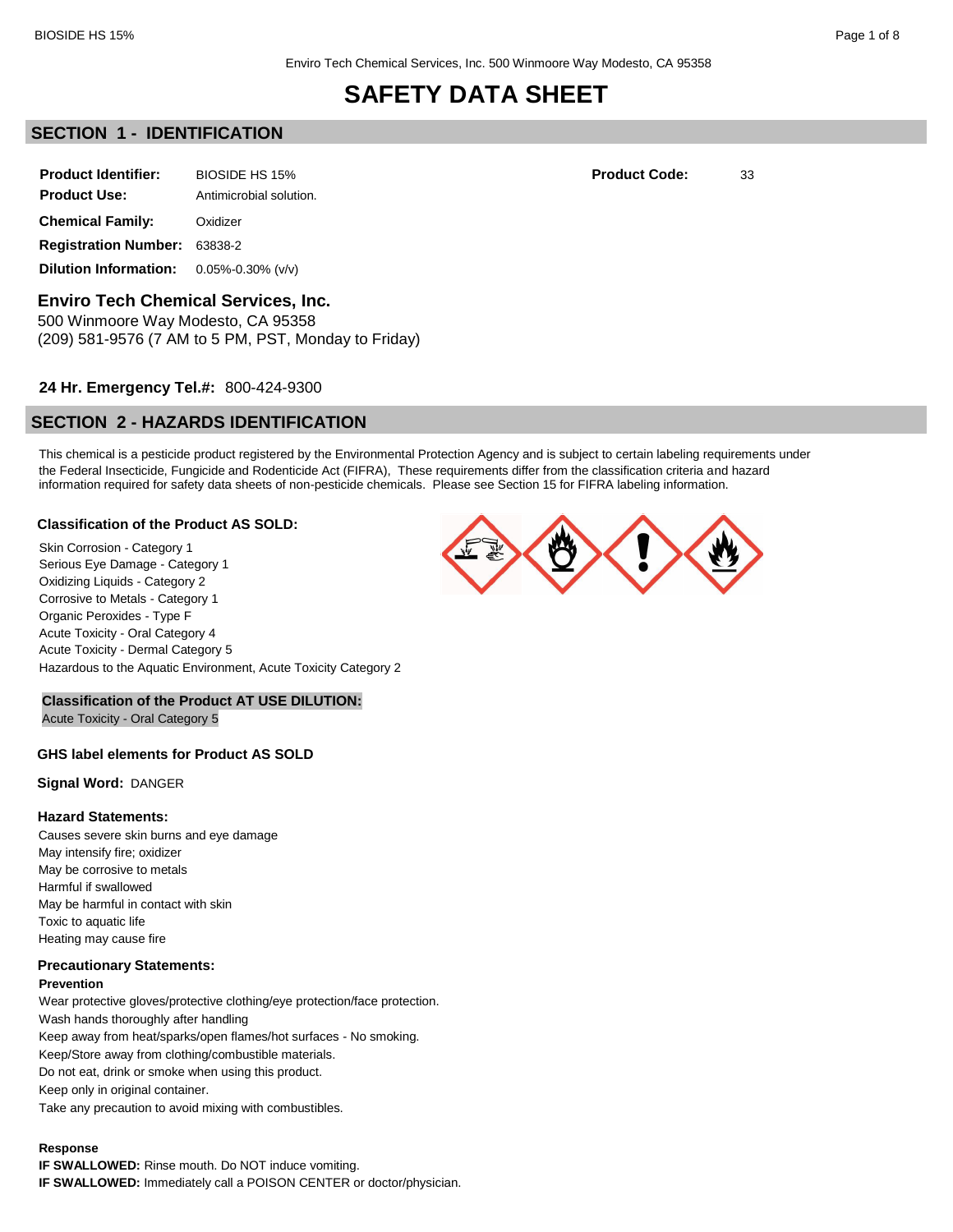Enviro Tech Chemical Services, Inc. 500 Winmoore Way Modesto, CA 95358

# **SAFETY DATA SHEET**

**IF ON SKIN (or hair):** Remove/Take off immediately all contaminated clothing. Rinse skin with water/shower.

**IF IN EYES:** Rinse cautiously with water for several minutes. Remove contact lenses if present and easy to do. Continue rinsing.

**IF INHALED:** Remove victim to fresh air and keep at rest in a position comfortable for breathing.

IF exposed or you feel unwell: Call a POISON CENTER or doctor/physician

Wash contaminated clothing before reuse.

In case of fire: Use water for extinction.

Absorb spillage to prevent material damage.

#### **Storage**

Store locked up.

Store in a corrosive resistant container with a resistant inner liner.

It is recommended to store this product at temperatures where the bulk liquid will not exceed 86°F / 30°C. Keep cool. Store away from other materials. Protect from sunlight.

#### **Disposal**

Dispose of contents/container in accordance with local regulations.

#### **Hazards not Otherwise Classified:**

No other hazards classified.

### **GHS label elements for Product AT USE DILUTION**

### **Signal Word:** NONE

**Hazard Pictograms:** NONE

**Hazard Statements:** May be harmful if swallowed

### **Precautionary Statements:**

**Prevention** Wash hands thoroughly after handling Do not eat, drink or smoke when using this product.

#### **Response**

**IF SWALLOWED:** Rinse mouth. Immediately call a POISON CENTER or doctor/physician.

#### **Disposal**

Dispose of contents/container in accordance with local regulations.

### **Hazards not Otherwise Classified:** No other hazards classified.

## **SECTION 3 - COMPOSITION / INFORMATION ON INGREDIENTS**

### **Product AS SOLD**

| Ingredient                                                  | Synonym                                                | <b>CAS Number</b>                               | <b>Concentration</b>                                         |
|-------------------------------------------------------------|--------------------------------------------------------|-------------------------------------------------|--------------------------------------------------------------|
| <b>HYDROGEN PEROXIDE</b>                                    | H <sub>2</sub> O <sub>2</sub>                          | 7722-84-1                                       | 21.5-22.5%                                                   |
| PEROXYACETIC ACID                                           | <b>PAA</b>                                             | $79 - 21 - 0$                                   | 14.8-15.7%                                                   |
| ACETIC ACID                                                 | <b>NONE</b>                                            | 64-19-7                                         | 15.8-16.6%                                                   |
| <b>Product AT USE DILUTION</b>                              |                                                        |                                                 |                                                              |
| Ingredient<br><b>HYDROGEN PEROXIDE</b><br>PEROXYACETIC ACID | Synonym<br>H <sub>2</sub> O <sub>2</sub><br><b>PAA</b> | <b>CAS Number</b><br>7722-84-1<br>$79 - 21 - 0$ | <b>Concentration</b><br>$0.01 - 0.07\%$<br>$0.009 - 0.050\%$ |

## **SECTION 4 - FIRST-AID MEASURES**

**Product AS SOLD:**

**Inhalation:** Remove source of exposure or move person to fresh air and keep comfortable for breathing. Immediately call a POISON CENTER/doctor. If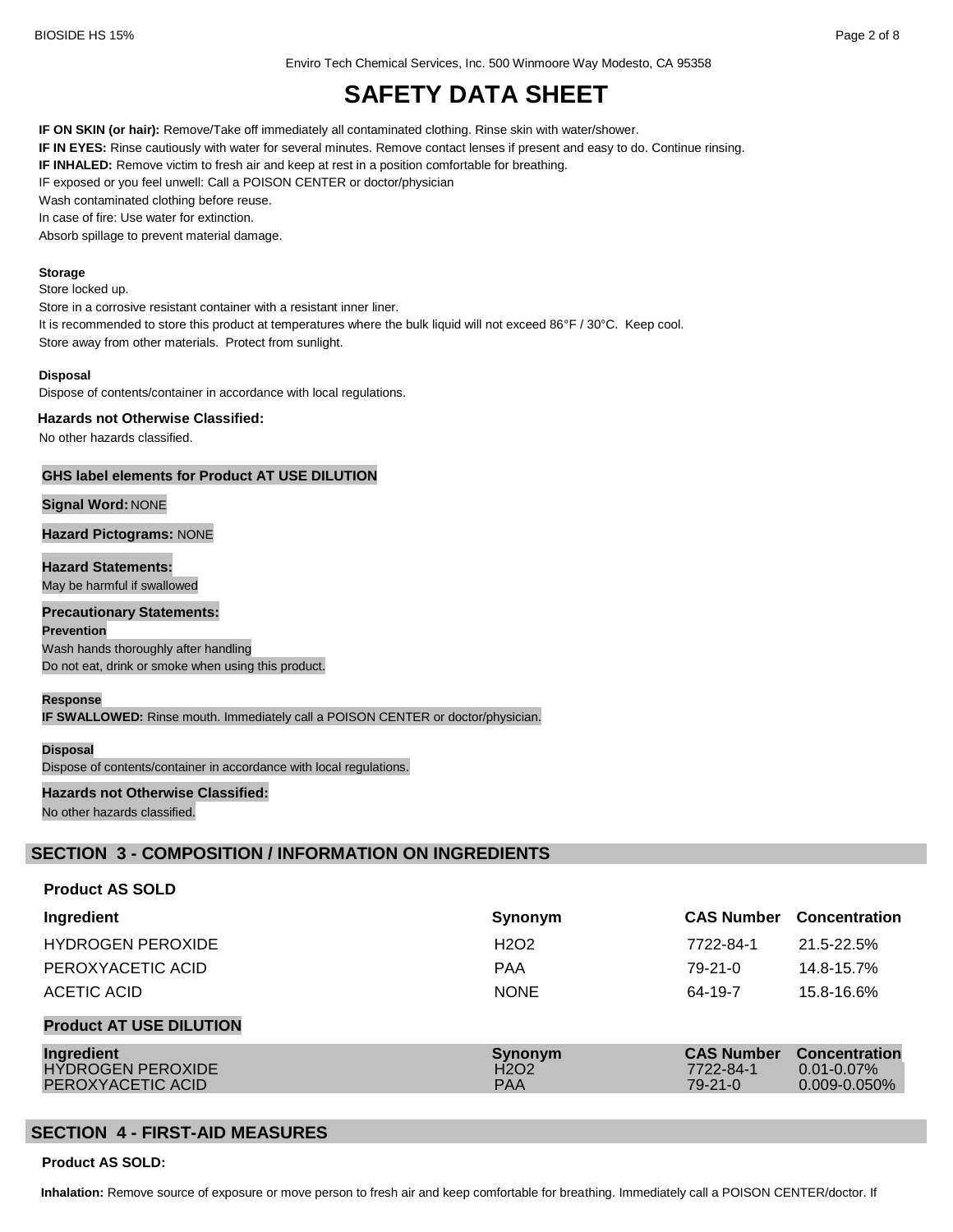BIOSIDE HS 15% Page 3 of 8

Enviro Tech Chemical Services, Inc. 500 Winmoore Way Modesto, CA 95358

# **SAFETY DATA SHEET**

breathing is difficult, trained personnel should administer emergency oxygen if advised to do so by the POISON CENTER/doctor. Symptoms of pulmonary edema can be delayed up to 48 hours after exposure. If direct contact during rescue breathing poses a threat to the first aid provider, "Avoid mouth-to-mouth contact by using a barrier device."

**Skin Contact:** Take off immediately contaminated clothing, shoes and leather goods (e.g. watchbands, belts). Rinse skin with lukewarm, gently flowing water/shower with a flushing duration of 30 minutes. Immediately call POISON CENTER/doctor. Wash contaminated clothing before re-use.

Eye Contact: Remove source of exposure or move person to fresh air. Rinse eyes cautiously with lukewarm, gently flowing water for several minutes, while holding the eyelids open. Remove contact lenses, if present and easy to do. Continue rinsing for 30 minutes. Take care not to rinse contaminated water into the unaffected eye or into the face. Immediately call a POISON CENTER/doctor.

**Ingestion:** Rinse mouth. Do NOT induce vomiting. Immediately call a POISON CENTER/doctor. If vomiting occurs naturally, lie on your side, in the recovery position.

**Most Important Symptoms and Effects, both Acute and Delayed:** Causes severe skin burns and eye damage, burning of the mouth, throat, and esophagus.

**Indication of any Immediate Medical Attention and Special Treatment Needed:** Treat symptomatically

### **Product AT USE DILUTION:**

**Inhalation:** Seek medical attention if symptoms occur.

**Skin Contact:** Rinse with plenty of water.

**Eye Contact:** Rinse with plenty of water.

**Ingestion:** Rinse mouth. Immediately call a poison center/doctor if symptoms occur.

**Most Important Symptoms and Effects, both Acute and Delayed:** Irritation of the gastrointestinal tract. **Indication of any Immediate Medical Attention and Special Treatment Needed:** Treat symptomatically

## **SECTION 5 - FIRE-FIGHTING MEASURES**

### **Product AS SOLD:**

**Extinguishing Media:** Use water spray, powder, foam, carbon dioxide.

**Special hazards arising from the substance or mixture:** Non combustible. May give off irritating or toxic fumes (or gases) in a fire.

**Flammability classification (OSHA 29 CFR 1910.106) (Hazcom 2012):** Non flammable

**Hazardous Combustion Products:** May cause fire and explosions when in contact with incompatible materials.

**Special protective equipment and precautions for firefighters:** In the event of a fire, wear full protective clothing and NIOSH-approved self-contained breathing apparatus.

### **Product AT USE DILUTION:**

**Extinguishing Media:** Material is not flammable.

**Special hazards arising from the substance or mixture:** No special hazards known.

**Flammability classification (OSHA 29 CFR 1910.106) (Hazcom 2012):** Non flammable

**Hazardous Combustion Products:** None known.

**Special protective equipment and precautions for firefighters:** In the event of a fire, wear full protective clothing and NIOSH-approved self-contained breathing apparatus.

## **SECTION 6 - ACCIDENTAL RELEASE MEASURES**

## **Product AS SOLD:**

**Personal precautions, protective equipment and emergency procedures:** Ventilate area of leak or spill. Wear appropriate personal protective equipment as specified in Section 8. Isolate hazard area. Keep unnecessary and unprotected personnel from entering.

**Methods and materials for containment and cleaning up:** SMALL SPILLS (less than 1 gallon): Neutralize with soda ash or cover with dry earth, sand or other non combustible material, place into loosely covered plastic containers for later disposal. If neutralized, material can be diluted into drain. LARGE SPILL: Restrict access to area until completion of clean up. Prevent liquid from entering sewers or waterways. Stop or reduce leak if safe to do so. Dike with inert material (sand, earth, etc.). Collect into plastic containers for disposal. Ensure adequate decontamination of tools and equipment following clean up.

**Special spill response procedures:** Collect spills in plastic containers only. Prevent from entering sewers, waterways, or low areas.

### **Product AT USE DILUTION:**

**Personal precautions, protective equipment and emergency procedures:** Wear appropriate personal protective

equipment as specified in Section 8. Isolate hazard area. Keep unnecessary and unprotected personnel from entering.

**Methods and materials for containment and cleaning up:** SMALL SPILLS (less than 1 gallon): Dike small spills with inert material (sand, earth, etc.). Collect in plastic containers only. Wash area and let dry. LARGE SPILL: Should be diked with sand ahead of spill. Collect in plastic containers only. Ensure adequate decontamination of tools and equipment following clean up.

**Special spill response procedures:** Collect spills in plastic containers only. Prevent from entering sewers, waterways, or low areas.

## **SECTION 7 - HANDLING AND STORAGE**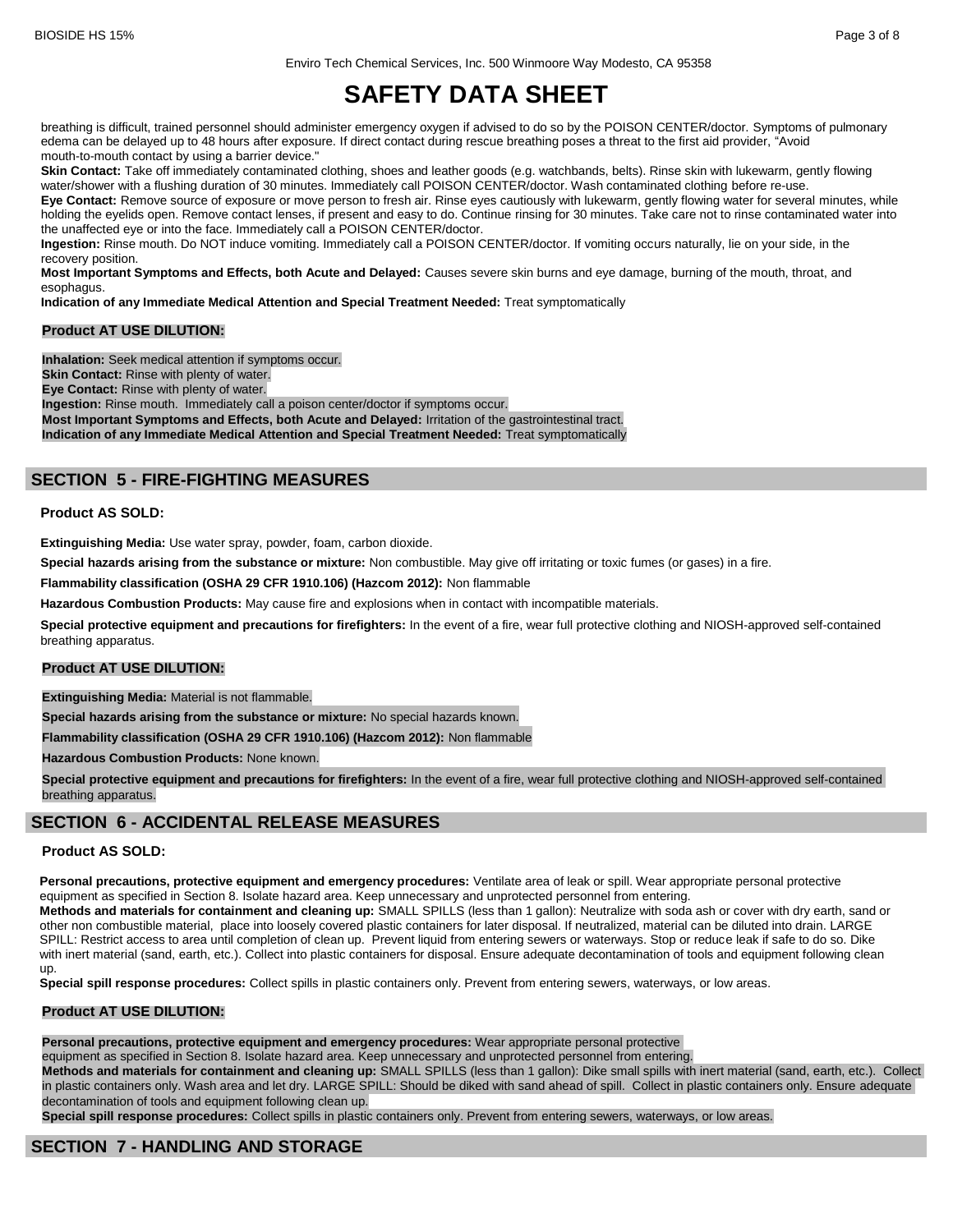### **Product AS SOLD:**

**Precautions for Safe Handling:** Wear at least chemical resistant gloves and eye protection, face shield, and chemical resistant garments when handling, moving or using this product. Do not contaminate water, food, or feed by storage or disposal. **Conditions for Safe Storage:** Store in a cool, dry, well ventilated place away from direct sunlight. Keep container closed when not in use.

**Incompatible Materials:** Avoid strong reducing agents, soft metals, heat and bases (unless product has been diluted to less than 1000ppm, then bases may be used to gradually adjust to a pH of less then 9).

### **Product AT USE DILUTION:**

**Precautions for Safe Handling:** Do not swallow or ingest. Wash hands thoroughly after handling. **Conditions for Safe Storage:** Store in a cool, dry, well ventilated place away from direct sunlight. Keep container closed when not in use. **Incompatible Materials:** Avoid strong reducing agents, soft metals, heat and bases.

## **SECTION 8 - EXPOSURE CONTROLS / PERSONAL PROTECTION**

### **Product AS SOLD:**

| <b>EXPOSURE LIMITS:</b>  |           |       | OSHA PEL                                     |       | <b>ACGIH TLV</b> |
|--------------------------|-----------|-------|----------------------------------------------|-------|------------------|
| <b>CHEMICAL NAME</b>     | CAS NO.   | TWA   | STEL/CEILING                                 | TWA   | STEL             |
| ACETIC ACID              | 64-19-7   |       | 10 ppm 15 ppm/40 ppm (CalOSHA) 10 ppm 15 ppm |       |                  |
| <b>HYDROGEN PEROXIDE</b> | 7722-84-1 | 1 ppm | 1 ppm/N/A (CalOSHA)                          | 1 ppm | N/A              |
| PERACETIC ACID           | 79-21-1   | N/A   | N/A                                          | N/A   | $0.4$ ppm        |

**Ventilation and engineering measures:** Forced air, local exhaust, or open air is adequate.

**Respiratory Protection:** In case of confined spaces or high levels encountered in the air, wear self contained breathing apparatus.

**Skin Protection:** Wear chemical resistant gloves and chemical resistant garments when handling, wash garments before re-use.

**Eye/Face Protection:** Wear chemical goggles; also wear a face shield if splashing hazard exists.

**Other Protective Equipment:** Eye wash facility and emergency shower should be in close proximity.

**General Hygiene Conditions:** Do not eat, drink or smoke when using this product. Wash thoroughly after handling. Remove and wash contaminated clothing before re-use. Handle in accordance with good industry hygiene and safety practice.

### **Product AT USE DILUTION:**

**Ventilation and engineering measures:** No special equipment needed.

**Respiratory Protection:** No respiratory personal protective equipment (PPE) required.

**Skin Protection:** No personal protective equipment (PPE) required.

**Eye/Face Protection:** No personal protective equipment (PPE) required.

**Other Protective Equipment:** No special protective equipment required.

**General Hygiene Conditions:** Do not eat, drink or smoke when using this product. Wash hands thoroughly after handling.

## **SECTION 9 - PHYSICAL AND CHEMICAL PROPERTIES**

### **Product AS SOLD:**

**Appearance:** Clear colorless liquid **Odor:** Vinegar odor **pH:** <1 (1:10) **Melting/Freezing point:** <10º F / <-12 º C **Initial boiling point and boiling range:** No information available **Flash Point:** >207º F / >98 º C **Flammability (solid, gas):** Non flammable **Vapor Pressure (mm Hg):** 27 **Specific gravity:** 1.14 **Solubility in Water:** Complete **Auto ignition Temperature:** >518º F/ >270º C **Decomposition temperature:** No information available **Viscosity:** 10-20 cSt at 20ºC / 68ºF **Volatiles (% by weight):** >99 **Volatile Organic Compounds (VOC's):** No information available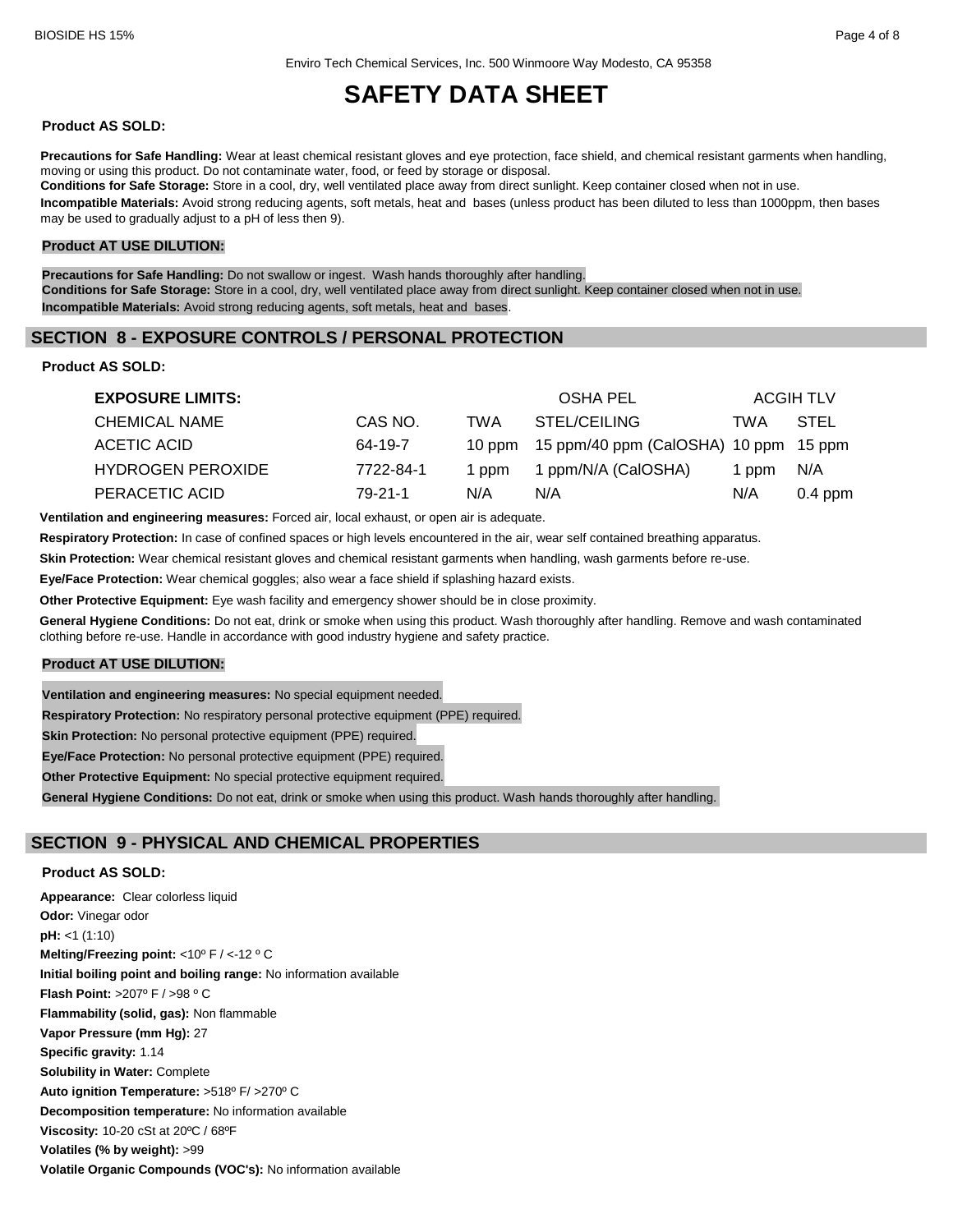### **Product AT USE DILUTION:**

**Appearance:** Clear colorless liquid **Odor:** Slight vinegar odor **pH:** 2.5-3.5

## **SECTION 10 - STABILITY AND REACTIVITY**

### **Product AS SOLD:**

**Reactivity:** Reactive with bases, metals, reducing agents and combustible materials **Chemical Stability:** Stable for up to 1 year when stored under normal conditions. **Possibility of Hazardous Reactions:** May react with incompatible materials **Conditions to Avoid:** Incompatible materials and high temperatures **Incompatible Materials:** Reactive with bases, metals, reducing agents and combustible materials **Hazardous Decomposition Products:** Oxygen which supports combustion.

### **Product AT USE DILUTION:**

**Reactivity:** Reactive with bases, metals, reducing agents and combustible materials **Chemical Stability:** Stable for up to 8-24 hours in distilled water. Chemical stability may be drastically reduced if hard water is used. **Possibility of Hazardous Reactions:** May react with incompatible materials **Conditions to Avoid:** Incompatible materials and high temperatures **Incompatible Materials:** Reactive with bases, metals, reducing agents and combustible materials **Hazardous Decomposition Products:** None known.

## **SECTION 11 - TOXICOLOGICAL INFORMATION**

### **Product AS SOLD:**

#### **Information on likely routes of exposure:**

Routes of entry - inhalation: YES Routes of entry - skin & eye: YES Routes of entry - ingestion: YES Routes of entry - skin absorption: NO

### **Potential Health Effects:**

#### **Signs and symptoms of short term (acute) exposure:**

**Inhalation:** Inhalation of the mist may produce severe irritation of respiratory tract, characterized by coughing, choking, shortness of breath, headaches, dizziness, nausea, weakness and/or drowsiness.

**Ingestion:** Corrosive! Swallowing causes severe burns of mouth, throat, and stomach. Severe scarring of tissue, corrosion, permanent tissue destruction and death may result. Symptoms may include severe pain, nausea, vomiting, diarrhea, shock, hemorrhaging and/or fall in blood pressure. Damage may appear days after exposure.

**Skin:** Corrosive! Contact with skin causes irritation or severe burns and scarring with greater exposures.

**Eye:** Corrosive! Causes irritation of eyes, and with greater exposures it can cause burns that may result in permanent impairment of vision, even blindness.

#### **Potential Chronic Health Effects:**

**Mutagenicity:** Not known to have mutagenic effects in humans or animals.

**Carcinogenicity:** No components are listed as carcinogens by ACGIH, IARC, OSHA, or NTP.

**Reproductive effects:** No known reproductive effects in humans or animals.

**Sensitization to material:** Not a known sensitizer in humans or animals.

**Specific target organ effects:** No information available.

**Medical conditions aggravated by overexposure:** No information available

**Toxicological data:** The calculated ATE values for this mixture are:

ATE oral  $= 494$  mg/kg ATE dermal  $= 2281$  mg/kg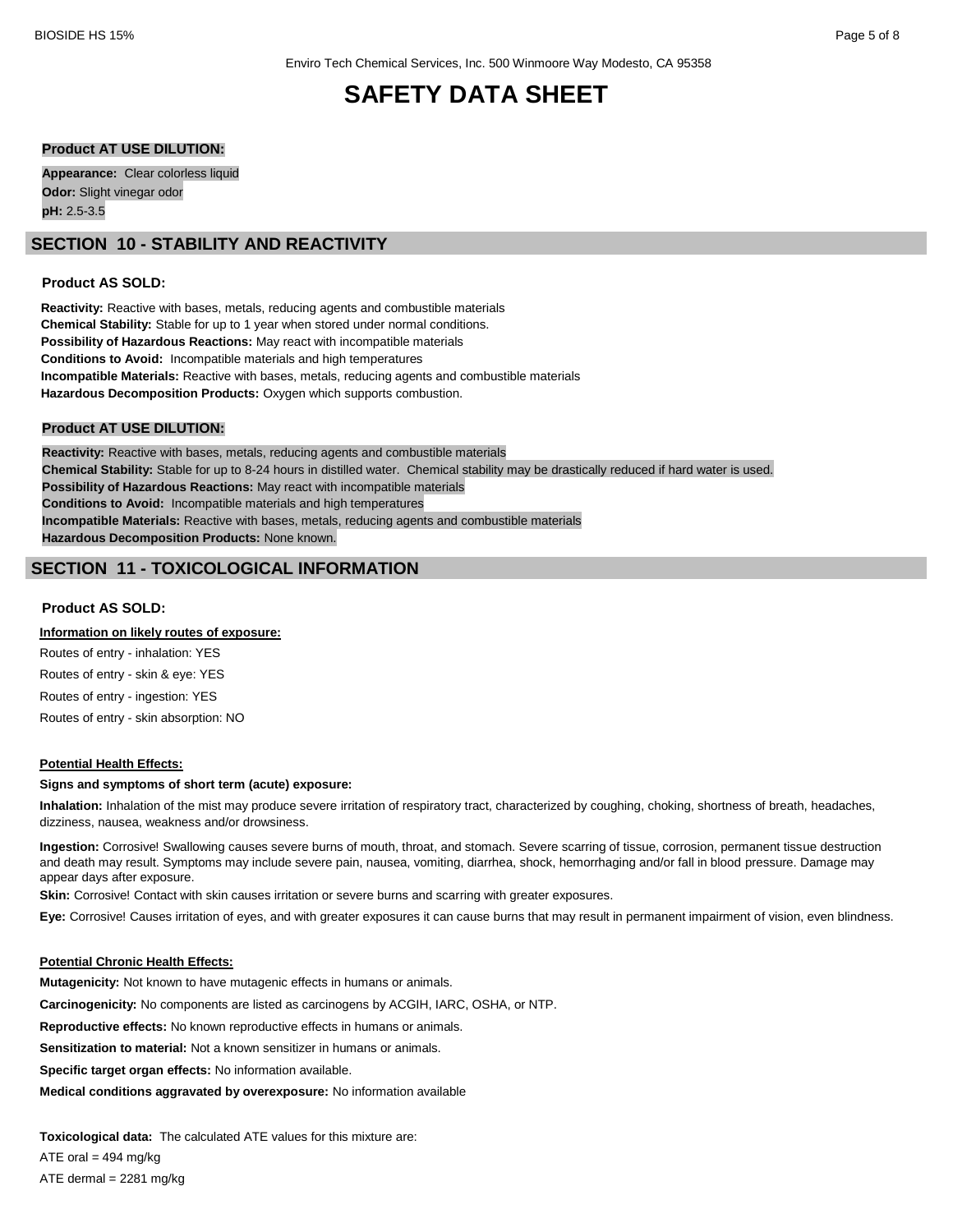ATE inhalation =  $>20$  mg/L or  $>20,000$  ppm

## **Product AT USE DILUTION:**

### **Information on likely routes of exposure:**

Routes of entry - inhalation: NO

Routes of entry - skin & eye: NO Routes of entry - ingestion: YES

Routes of entry - skin absorption: NO

## **Potential Health Effects:**

**Signs and symptoms of short term (acute) exposure:**

**Inhalation:** Not a respiratory irritant.

**Ingestion:** May cause irritation to the digestive system.

**Skin:** Not a skin irritant, but may cause skin irritation on some individuals if not washed from skin. Rinse hands thoroughly if exposed.

**Eye:** Not an eye irritant.

## **Potential Chronic Health Effects:**

**Mutagenicity:** No known mutagenic effects.

**Carcinogenicity:** No components are listed as carcinogens by ACGIH, IARC, OSHA, or NTP.

**Reproductive effects:** No known reproductive effects.

**Sensitization to material:** No expected to cause sensitization.

**Specific target organ effects:** No information available

**Medical conditions aggravated by overexposure:** No information available.

**Toxicological data:** The calculated ATE values for this mixture are:

ATE oral  $= 4789$  mg/kg

ATE dermal  $=$  >10,000 mg/kg

ATE inhalation = >20 mg/L or >20,000 ppm

## **SECTION 12 - ECOLOGICAL INFORMATION**

## **Product AS SOLD:**

**Ecotoxicity:** May be harmful to aquatic life. **Persistence and degradability:** Not expected to persist. Expected to readily biodegrade. **Bioaccumulation potential:** Not expected to bio accumulate. **Mobility in soil:** No information available

## **Product AT USE DILUTION**

**Ecotoxicity:** No information available. **Persistence and degradability:** No information available.. **Bioaccumulation potential:** No information available. **Mobility in soil:** No information available.

## **SECTION 13 - DISPOSAL CONSIDERATIONS**

## **Product AS SOLD:**

**Handling for disposal:** Do not contaminate water, food, or feed by storage and/or disposal. When handling refer to protective measures listed in sections 7 and 8. Empty residue from containers, rinse container well.

**Method of disposal:** Dispose of in accordance with all applicable federal, state, provincial and local regulations. Contact your local, state, provincial or federal environmental agency for specific rules.

**RCRA:** If product becomes a waste, it does meet the criteria of a hazardous waste as defined by the US EPA, because of: Corrosivity D002

## **Product AT USE DILUTION:**

**Handling for disposal:** Do not contaminate water, food, or feed by storage and/or disposal. When handling refer to protective measures listed in sections 7 and 8. Empty residue from containers, rinse container well.

**Method of disposal:** Dispose of in accordance with all applicable federal, state, provincial and local regulations. Contact your local, state, provincial or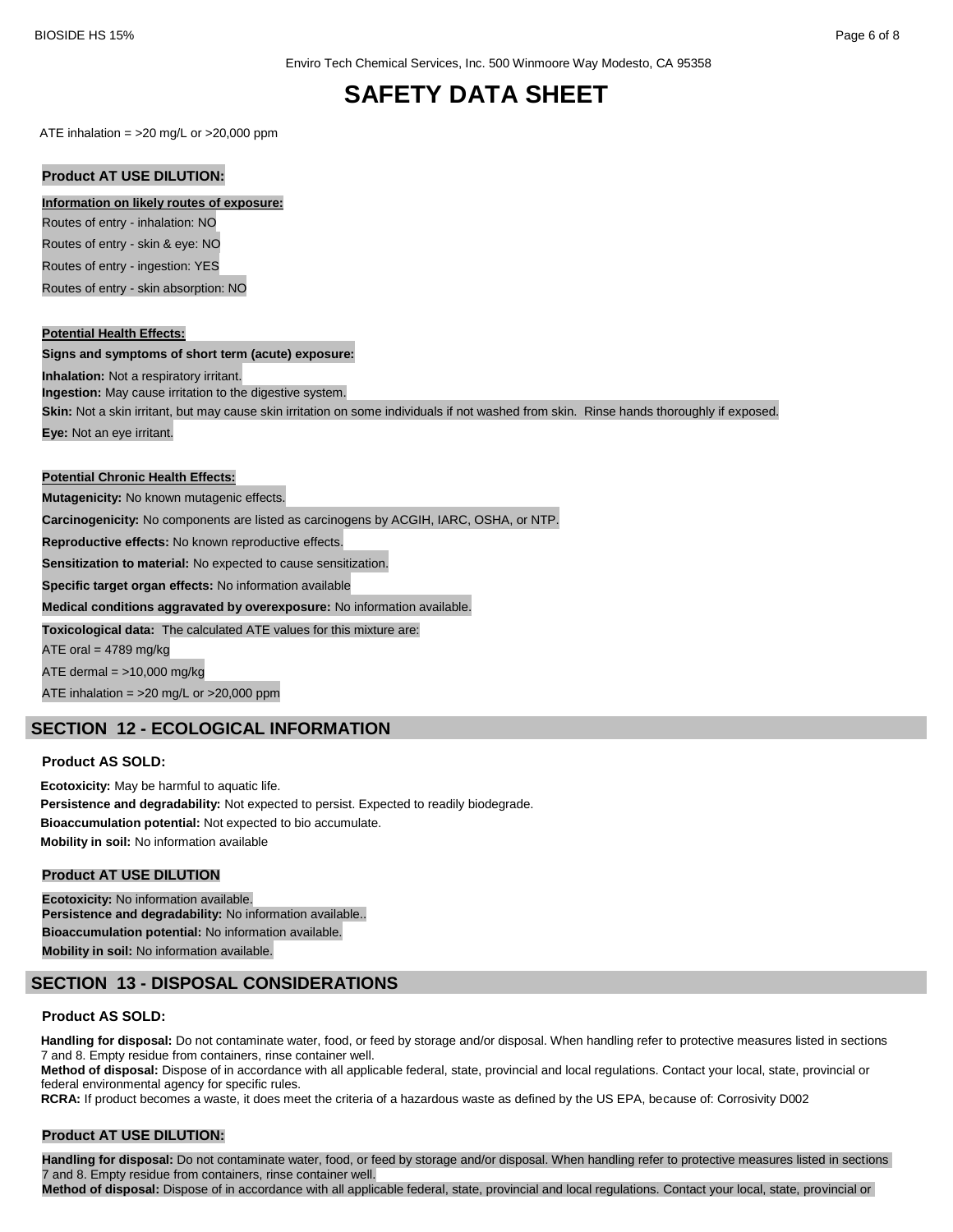Enviro Tech Chemical Services, Inc. 500 Winmoore Way Modesto, CA 95358

## **SAFETY DATA SHEET**

federal environmental agency for specific rules.

## **SECTION 14 - TRANSPORTATION INFORMATION**

Certain shipping modes or package sizes may have exceptions from the transport regulations. The classification provided may not reflect those exceptions and may not apply to all shipping modes or package sizes.

Please note the GHS and DOT Standards are NOT identical and therefore can have varying classifications

### **Product AS SOLD:**

### **US 49 CFR/DOT/IATA/IMDG Information:**

UN No.: 3109 UN Proper Shipping Name: Organic peroxide type F, liquid (peroxyacetic acid) Transportation hazard class(es): 5.2 (8) Packing Group: II

**Environmental hazards:** No hazards identified.

## **SECTION 15 - REGULATORY INFORMATION**

### **Product AS SOLD:**

FIFRA Classification/Typical Hazard Labeling, as outlined in EPA Label Review Manual

| <b>Hazard Data</b>               |                                                              |
|----------------------------------|--------------------------------------------------------------|
| Signal Word                      | <b>DANGER</b>                                                |
| Acute Toxicity, oral             | Category III: Harmful if swallowed                           |
| Acute Toxicity, dermal           | Category III: Harmful if absorbed through skin               |
| Acute Toxicity, inhalation       | Category IV                                                  |
| Skin irritation/corrosion        | Category I: Corrosive. Causes skin burns                     |
| Serious eye damage               | Category I: Corrosive, Causes irreversible eye damage        |
| Sensitization                    | Not Classified (NC)                                          |
| Environmental (aquatic) toxicity | This pesticide is toxic to fish and other aquatic organisms. |

### **US Federal Information:**

**TSCA information:** All components are listed on the TSCA inventory.

**US CERCLA Reportable quantity (Hazardous substance RQ):** Acetic acid has a RQ of approximatetly 31000 lbs. of as is chemical. **US EPCRA Reportable quantity (Extremely hazardous substance RQ)**: Peracetic acid has a RQ of approximately 3500 lbs. of as is chemical. **Clean Air Act Section 112(r) Threshold Quantity (TQ):** Peracetic acid has a TQ of approximately 66000 lbs. of as is chemical. **SARA Title III:** Reactivity Hazard, Acute Health Hazard

International Information: WHMIS: Class C: Oxidizing material. Class E: Corrosive material This product has been classified in accordance with the hazard criteria of the Controlled Products Regulations.

## **SECTION 16 - OTHER INFORMATION**

## **Product AS SOLD:**

| <b>NFPA</b> | <b>Health Hazards 3</b>         | <b>Flammability 1</b>                                                                                                  | Stability 1              | Special Hazards OX, COR      |
|-------------|---------------------------------|------------------------------------------------------------------------------------------------------------------------|--------------------------|------------------------------|
| <b>HMIS</b> | <b>Health Hazards 3</b>         | <b>Flammability 1</b>                                                                                                  | <b>Physical Hazard 1</b> | <b>Personal Protection C</b> |
|             | <b>NFPA/HMIS Ratings Legend</b> | Severe = 4; Serious = 3; Moderate = 2; Slight = 1; Minimal = 0<br>Special hazards: $OX = Oxidizer$ ; $COR = Corrosive$ |                          |                              |
|             |                                 | Personal Protection = C (safety glasses, gloves, protective apron)                                                     |                          |                              |

### **Product AT USE DILUTION:**

| <b>NFPA</b><br><b>HMIS</b>      | <b>Health Hazards 2</b><br><b>Health Hazards 2</b> | <b>Flammability 0</b><br>Flammability 0 | Stability 0<br><b>Physical Hazard 0</b>                        | <b>Special Hazards NONE</b><br><b>Personal Protection 0</b> |
|---------------------------------|----------------------------------------------------|-----------------------------------------|----------------------------------------------------------------|-------------------------------------------------------------|
| <b>NFPA/HMIS Ratings Legend</b> |                                                    |                                         | Severe = 4; Serious = 3; Moderate = 2; Slight = 1; Minimal = 0 |                                                             |
|                                 |                                                    | Personal Protection = $0$ (none)        |                                                                |                                                             |